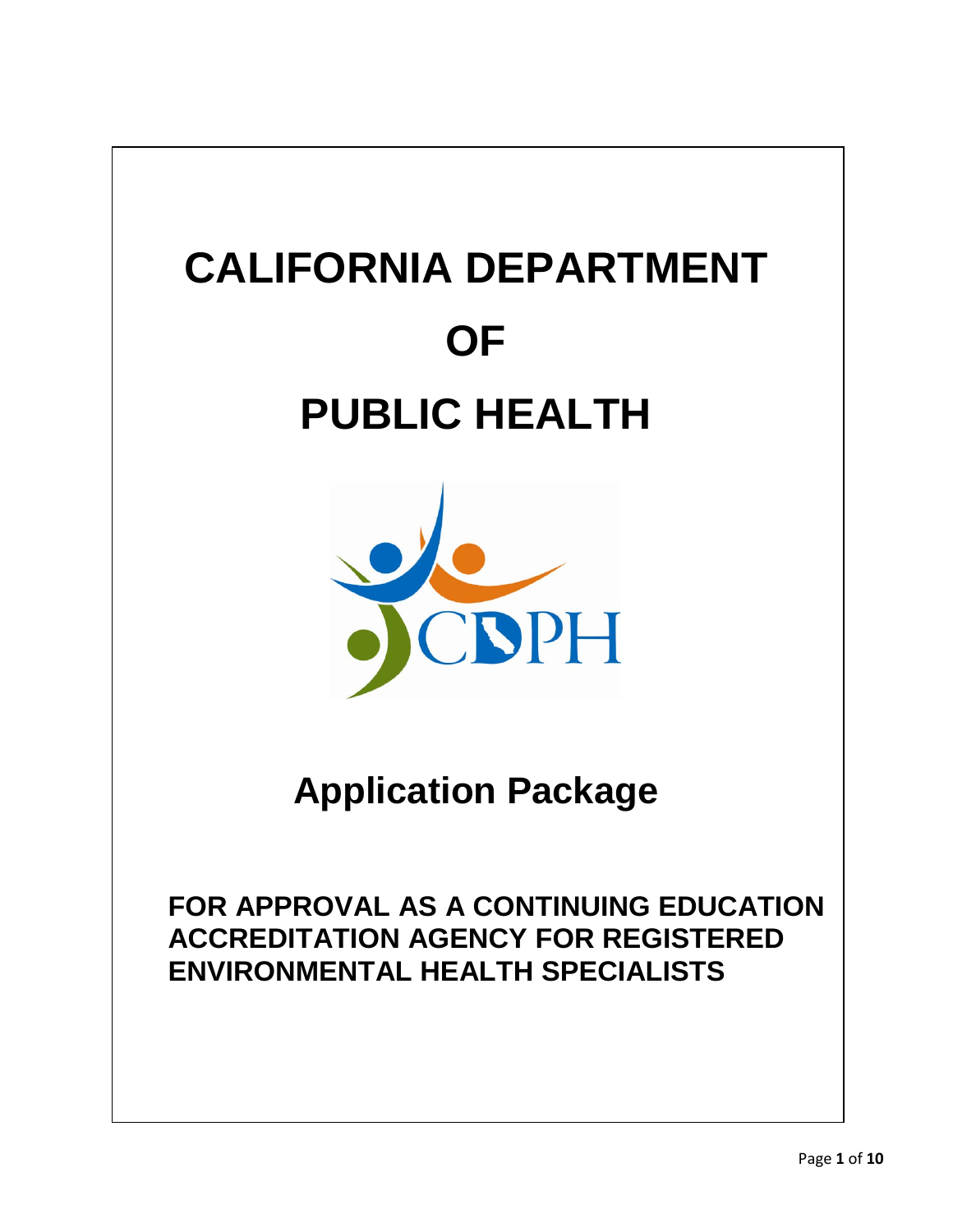## **Table of Contents**

# Page Number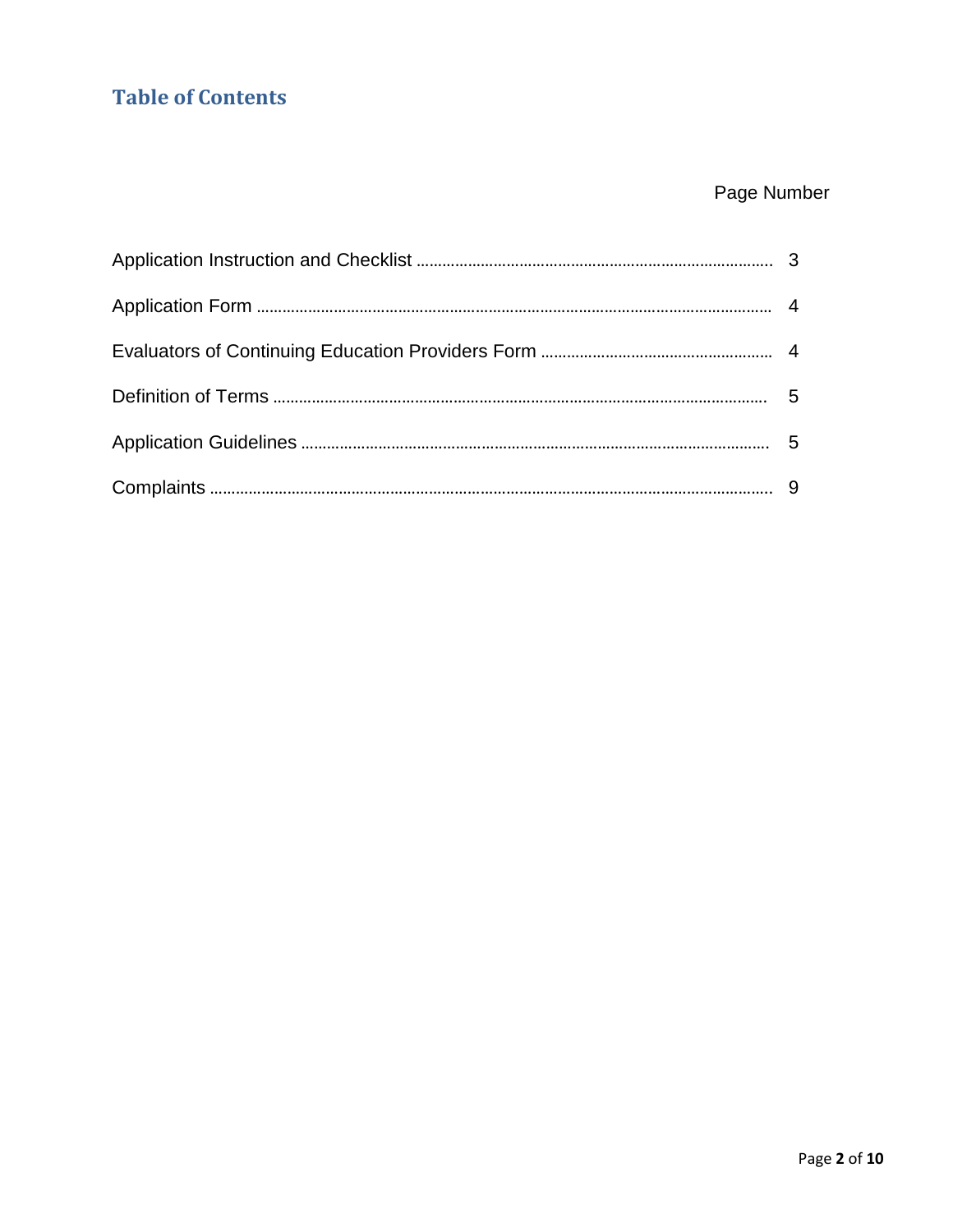# **Instructions and Checklist**

| Complete application form.                                                                                                                                                                                                                                                                                                                                                                                                                                                                      |
|-------------------------------------------------------------------------------------------------------------------------------------------------------------------------------------------------------------------------------------------------------------------------------------------------------------------------------------------------------------------------------------------------------------------------------------------------------------------------------------------------|
| Complete Evaluators of Continuing Education (CE) Providers form.                                                                                                                                                                                                                                                                                                                                                                                                                                |
| Provide written documentation demonstrating the procedures utilized<br>guaranteeing that Recognized Providers (RPs) meet the requirements of<br>section 65807 of the continuing education (CE) regulations. This<br>describes what is done prior to approving RPs. (Include application used;<br>teaching qualification form; minimum education and/or<br>experience requirements - bachelor's or master's degree, specific<br>subject area<br>experience; request for and review of syllabus.) |
| Provide documentation of your organization's commitment to continuing<br>education. [see Application Guidelines, Accreditation Agency (2)]                                                                                                                                                                                                                                                                                                                                                      |
| Provide the name and contact information of the individual who will<br>oversee the administration and coordination of continuing education<br>courses and all Recognized Providers.                                                                                                                                                                                                                                                                                                             |
| Explain your organization's method for monitoring the content, faculty,<br>education, methods, and quality, to determine compliance of RPs with the<br>requirements of CE regulations section 65807. This is done once the RP<br>is approved and is teaching the course. (Include review of course<br>content and evaluation of instructor and course by staff through<br>classroom visitations and student evaluations.)                                                                       |
| State your organization's procedure for maintaining current list of RPs.<br>(Specify the type of database or computer program used or if this will be<br>handwritten.)                                                                                                                                                                                                                                                                                                                          |
| State your organization's procedure for handling complaints regarding<br>RPs or their coursework. (Include the process and who they notify.)                                                                                                                                                                                                                                                                                                                                                    |
| Submit this application package to:<br><b>California Department of Public Health</b><br>Environmental Health Specialist Registration Program<br><b>Accreditation Agency Application</b><br>MS 7404<br>PO Box 997377<br>Sacramento, CA 95899-7377                                                                                                                                                                                                                                                |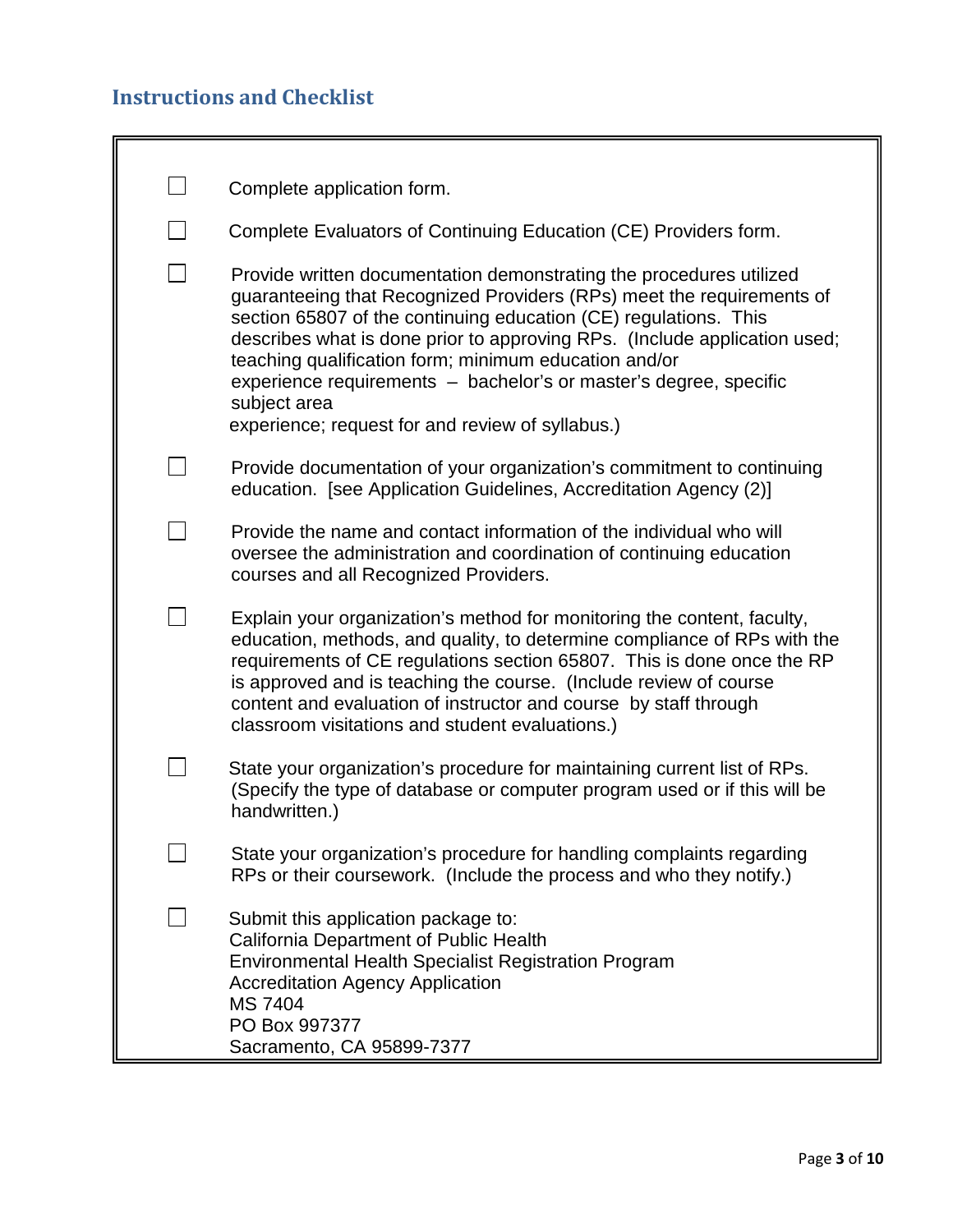Health and Human Services Agency



REGISTERED ENVIRONMENTAL HEALTH SPECIALIST (REHS)



### **APPLICATION FOR A CONTINUING EDUCATION ACCREDITATION AGENCY FOR REGISTERED ENVIRONMENTAL HEALTH SPECIALISTS**

| <b>Applicant Number:</b>                              |             | Date Submitted: |  |  |  |
|-------------------------------------------------------|-------------|-----------------|--|--|--|
| ้ No<br>New Accreditation?<br> Yes                    |             |                 |  |  |  |
| Renewal? $\bigcap$ Yes $\bigcap$<br><b>No</b>         |             |                 |  |  |  |
| <b>Organization Name:</b>                             |             |                 |  |  |  |
| Organization goals:                                   |             |                 |  |  |  |
|                                                       |             |                 |  |  |  |
| <b>Street Address:</b>                                |             |                 |  |  |  |
| City:                                                 | State:      | Zip Code:       |  |  |  |
| <b>Phone Number:</b>                                  | Fax Number: |                 |  |  |  |
| <b>Email Address:</b>                                 |             |                 |  |  |  |
| Mailing Address (If different from Business Address): |             |                 |  |  |  |
| City:                                                 | State:      | Zip Code:       |  |  |  |
| <b>Organization Contact:</b>                          |             | Title:          |  |  |  |
| Phone Number:<br>Fax Number:                          |             |                 |  |  |  |
| <b>Email Address:</b>                                 |             |                 |  |  |  |
| Overseer of Con-Ed Courses/Providers:                 |             | Title:          |  |  |  |
| Fax Number:<br><b>Phone Number:</b>                   |             |                 |  |  |  |
| <b>Email Address:</b>                                 |             |                 |  |  |  |
| Name of Signer:                                       |             | Title:          |  |  |  |
| Signature:                                            |             | Date:           |  |  |  |

#### **Evaluators of Continuing Education Providers**

| Name of Evaluator | Title | Experience |
|-------------------|-------|------------|
|                   |       |            |
|                   |       |            |
|                   |       |            |
|                   |       |            |
|                   |       |            |
|                   |       |            |
|                   |       |            |
|                   |       |            |
|                   |       |            |
|                   |       |            |
|                   |       |            |
|                   |       |            |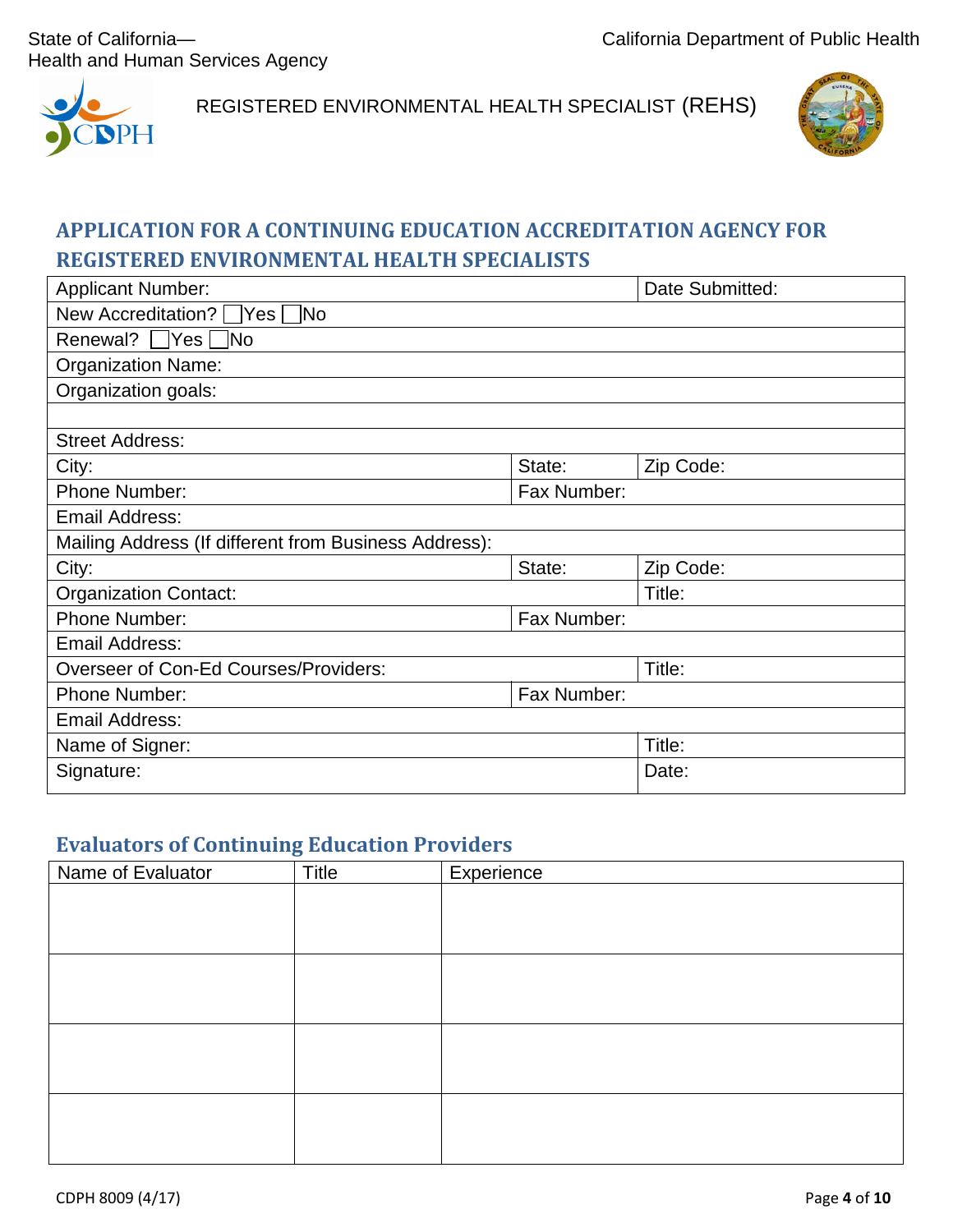### **Definition of Terms**

Accreditation Agency - an organization approved by California Department of Public Health (CDPH) pursuant to section 65806, which evaluates and grants approval to providers of continuing education and who will comply with the standards established under sections 65806 and 65807.

Approved Coursework – continuing education courses that have been approved by an Accreditation Agency.

Contact Hour – the actual time a REHS participates in continuing education offered by an approved provider, utilizing the following conversion standards:

| (a) 50-60 minutes                       | $=$ 1 contact hour   |
|-----------------------------------------|----------------------|
| (b) 0.1 continuing education unit (CEU) | $=$ 1 contact hour   |
| (c) 1 quarter unit                      | $= 10$ contact hours |
| (d) 1 semester unit                     | $= 15$ contact hours |

Continuing Education Provider – name given to applicants before they are approved by an Accreditation Agency to be a Recognized Provider.

Recognized Provider – a provider of continuing education courses that meets the provisions of section 65807 and is approved by an Accreditation Agency.

REHS – a registered environmental health specialist educated and trained within the field of environmental health as defined in section 106615(c) of the Health and Safety Code.

### **Application Guidelines**

#### **Accreditation Agency**

- (1) An organization seeking to become a continuing education accreditation agency for registered environmental health specialists must submit written documentation demonstrating to the California Department of Public Health (CDPH) that procedures are utilized guaranteeing that Recognized Providers meet the requirements of section 65807. The Accreditation Agencies may choose to fulfill recordkeeping requirements of the Recognized Provider. Each requirement must be addressed in the application, ensuring that procedures are in place and the organization is prepared to evaluate and approve Continuing Education Providers.
- (2) Any organization seeking to become an Accreditation Agency must document their commitment to continuing education by submitting written evidence. This evidence shall consist of (1) statement of the organizational philosophy, (2) mission statement, (3) educational program overview, (4) diagram of organization's organizational structure, and (5) information on the program administration. These documents are considered to be essential for CDPH to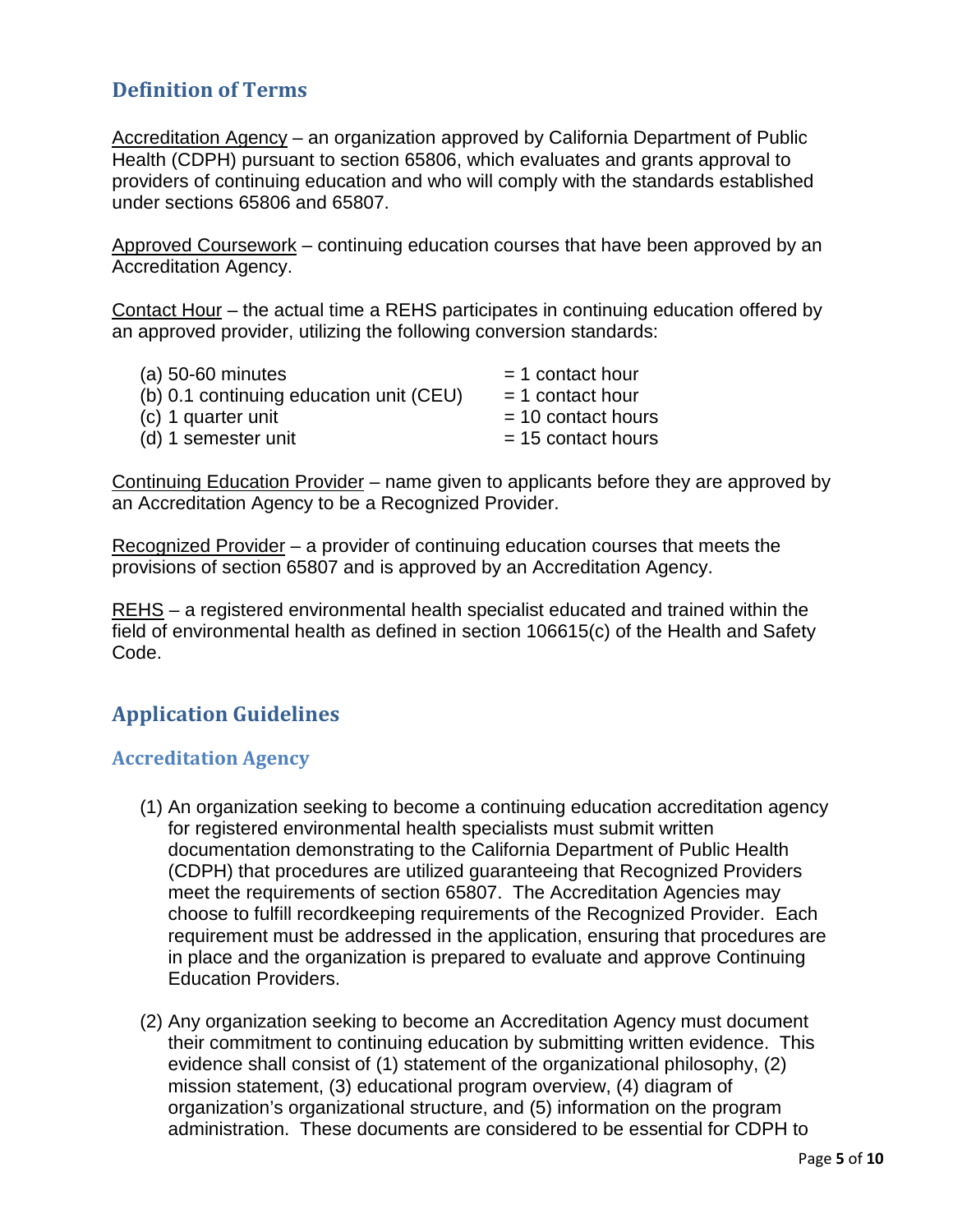determine the commitment of resources and time needed to evaluate and approve Recognized Providers.

- (3) An organization seeking Accreditation Agency status with CDPH must have a designated individual to oversee the administration and coordination of continuing education courses and all recognized providers. This individual would be (1) responsible for administering the program following CDPH requirements, and (2) be responsible for facilitating all communication between the organization and CDPH.
- (4) An organization seeking Accreditation Agency status with CDPH must have a documented method for monitoring the content, faculty, education, methods, and quality, to determine compliance of recognized providers with the requirements of continuing education regulation section 65807. The following methods are considered to be acceptable: examinations of course participants, evaluations of the course by participants, evaluation of the course provided by a member of the Accreditation Agency. The Accrediting Agency would be required to demonstrate a mechanism for handling complaints and to ensure that courses which failed to meet the criteria stated would no longer be approved.
- (5) The organization makes specific that CDPH has the authority upon receipt and review of the required documentation to approve organizations as accrediting agencies upon the determination that the requirements of section 65806 are met.
- (6) The organization makes specific that an accrediting agency shall be subject to review by CDPH to determine adherence to the above requirements. This section provides the authority of CDPH to revoke approval if an accrediting agency fails to perform in accordance with the above requirements or its terms of approval.
- (7) An organization seeking to become an Accreditation Agency must indicate how they plan to advertise to potential continuing education providers.

#### **Approval of Recognized Providers**

Following is the minimum criteria that accrediting agencies must utilize in approving providers of continuing education:

(1) The instructor(s) presenting the course must be competent in the subject matter being presented. The qualifications of the instructor can be assessed by review of his/her curriculum vitae or other similar documentation. Following review of the instructor's qualifications, it must be determined by the Recognized Provider whether the instructor has sufficient education, training, and experience to present the proposed continuing education program to its intended audience. There are a number of mechanisms that could be used such as: the successful presentation of similar coursework or recommendations from the instructor's colleagues.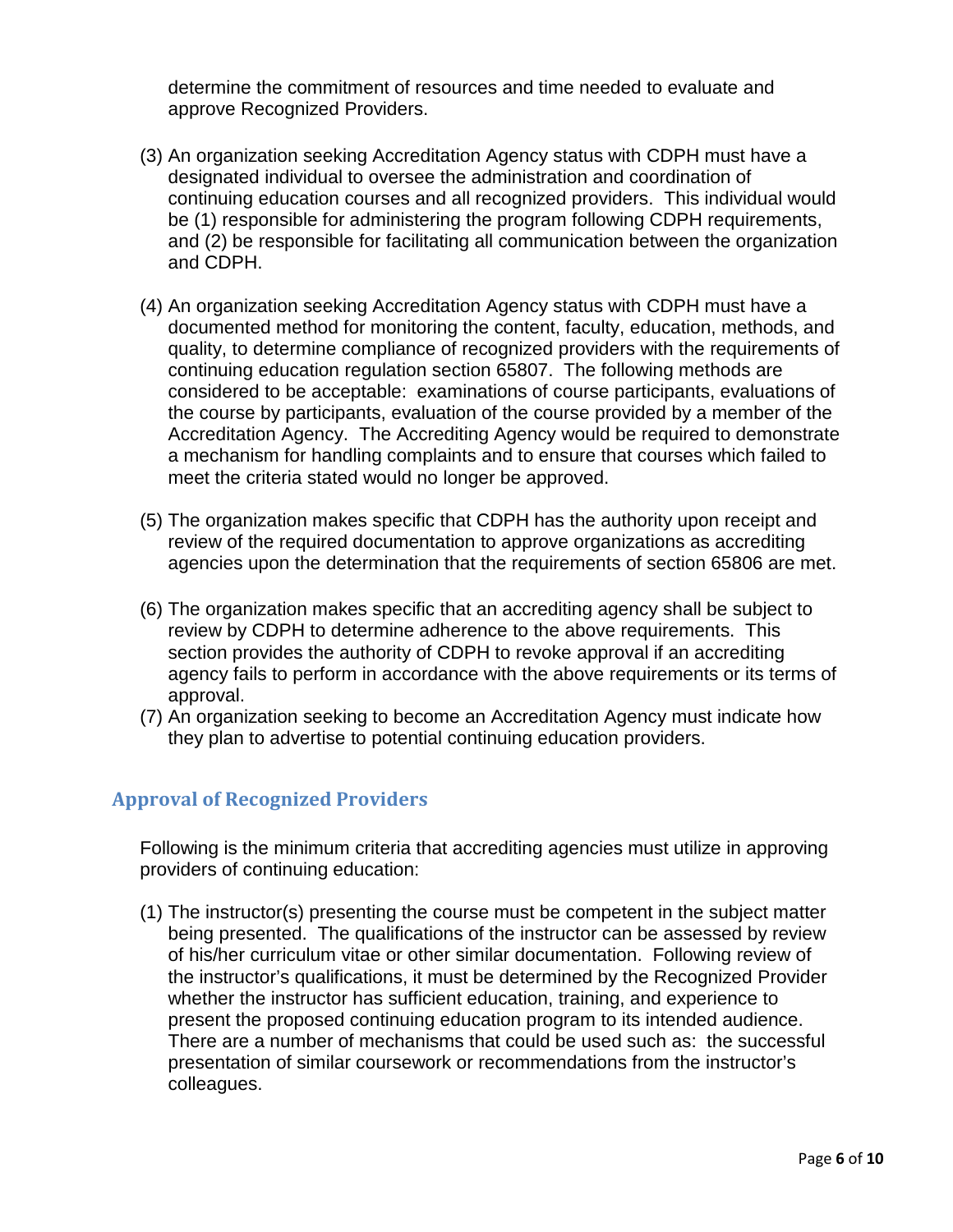- (2) The continuing education course must be a minimum of 50 minutes in duration. A course less than 50 minutes in duration would not allow sufficient time for the participants to obtain enough information to enhance their knowledge of a particular subject.
- (3) The topics and subject matter included in coursework must be relevant to the scope of practice of a Registered Environmental Health Specialist (REHS) [Section 106615(e) of the Health and Safety Code for a REHS]. Topics and subject matters for continuing education shall include the following: food protection, solid waste management, liquid waste management, medical waste management, water supply, housing and institutions, bathing places, vector control, hazardous materials management, underground tanks, air sanitation, safety and accident prevention, land development and use, disaster sanitation, electromagnetic radiation, milk and dairy products, noise control, occupational health, rabies and animal disease control, recreational health, bioterrorism, emergency preparedness, lead poisoning, cardiopulmonary resuscitation, epidemiology and communicable diseases, public health, environmental health administration and management.
- (4) Educational objectives must be included in the course outline. These objectives must clearly describe the information that the participant can expect to obtain from the course. This requirement ensures that the provider has a clear understanding of the material to be presented, how the course is organized, and that the learning outcomes have been defined. The participant can review the objectives and determine if the continuing education program being offered will meet their needs.
- (5) The teaching methods and techniques used for the continuing education course must be sufficient to meet the educational objective for the course. The appropriate teaching methods and techniques need to be applied to ensure that the outcome of the learning experience meets the objectives stated in the course outline.

#### **Recognized Providers**

- (1) Any individual or organization that desires to present a continuing education program and award continuing education credit recognized as acceptable to CDPH must be approved as a Recognized Provider by an Accrediting Agency approved by CDPH.
- (2) Recognized Providers of continuing education must provide participants with a certificate that documents the successful completion of the course offered. The certificate shall contain the name of the participant and name of the provider, title of the course, number of contact hours, date of completion, course expiration date (time period course is approved), course number and the name of the Accreditation Agency. It is important for participants to have an official record of their participation in each continuing education course in order for them to keep track of the number of hours accrued as of a given date. Additionally, should a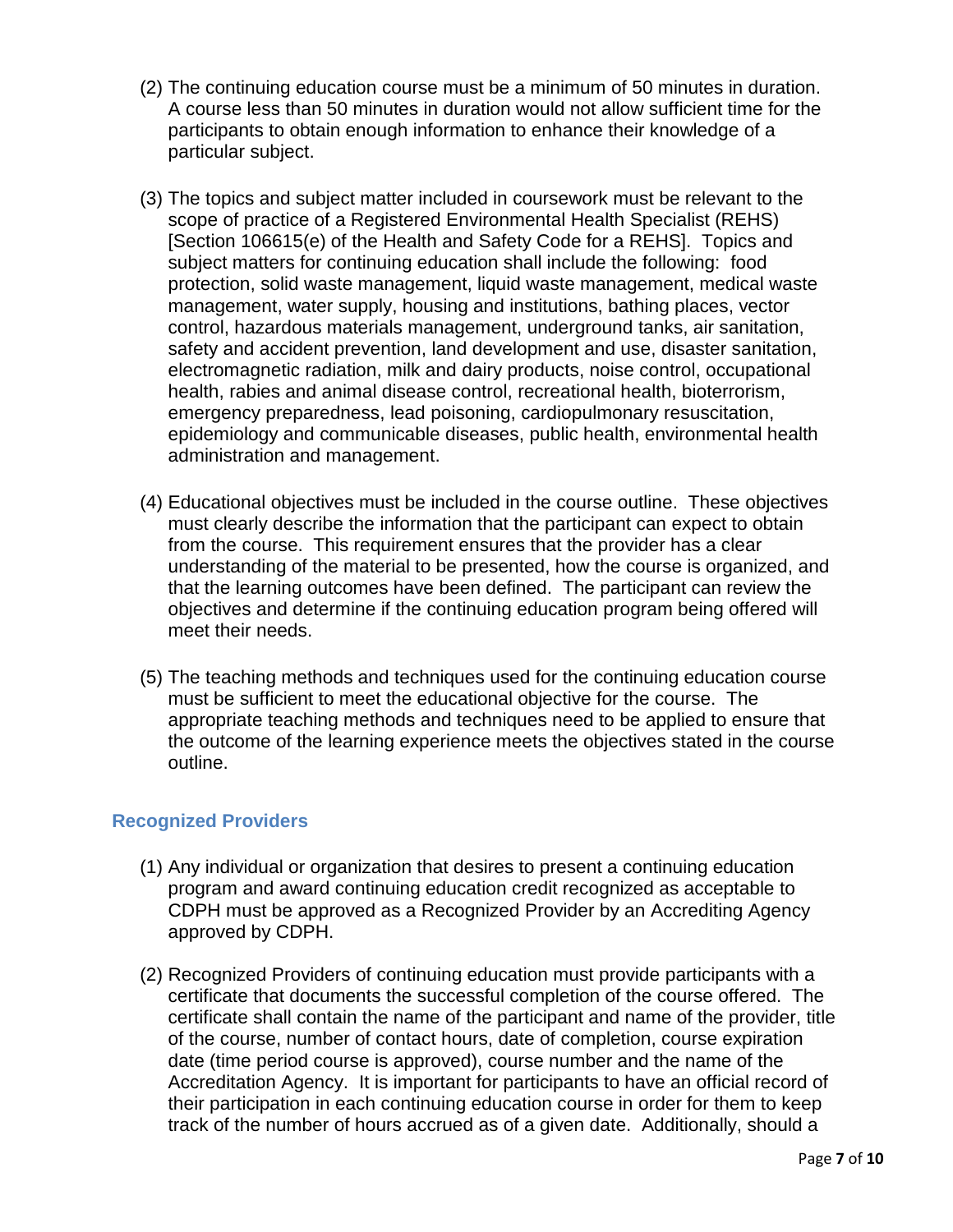REHS be audited, he/she must present documentation of his/her participation in the continuing education course listed on their biennial renewal.

- a) For live programs, acceptable documentation of participation include attendance certificates, rosters, sign-in sheets, completed program evaluation forms, or signed verification forms.
- b) For home study, web based training and other mediated instructional approaches, acceptable documentation of participation includes certificates, the use of a post-testing procedure in which a pre-established proficiency level exists and certificates are awarded only upon attainment of the prespecified minimum proficiency level.
- (3) Providers of continuing education are required to retain records of participants' attendance for five years. Information required in the records are the name of the participant, title of the course, duration of the course, date of completion, and course number.
- (4) When two or more providers sponsor a program, one of the providers must be a Recognized Provider, and as such will be identified as the administrator of the records. This provider must be responsible for issuing certificates to participants and maintaining any records required. This requirement should reduce any confusion that might result from having continuing education records for the same course in several different locations.

#### **Waiver of Requirement**

This section specifies that renewal of REHS registration is dependent upon completion of the continuing education requirement, except that an exemption to continuing education can be obtained under certain conditions. The intent of this subsection is to allow reasonable accommodation for those rare situations in which registrants do not complete approved continuing education because of circumstances which render completion extremely difficult. Specifically, an exemption will be granted when there is a serious illness or for military duty. An inactive, retired REHS as described in Health and Safety Code Section 106695 is exempt from the continuing education requirement.

- (1) Upon receipt of a request for an exemption from continuing education requirements, CDPH shall inform the REHS in writing that the request is either complete and accepted for review, or that it is deficient with specific information or documentation that is required to complete the request.
- (2) Upon receipt of a completed request, CDPH shall inform the REHS in writing if the request has been approved or denied.
- Note: After an application packet is received from an organization, CDPH will inform them in writing that their application is complete and accepted for review, or that it is deficient with specific information or documentation that is required to complete the application. When a complete application is received, CDPH will inform the organization in writing whether they are approved as an accreditation agency.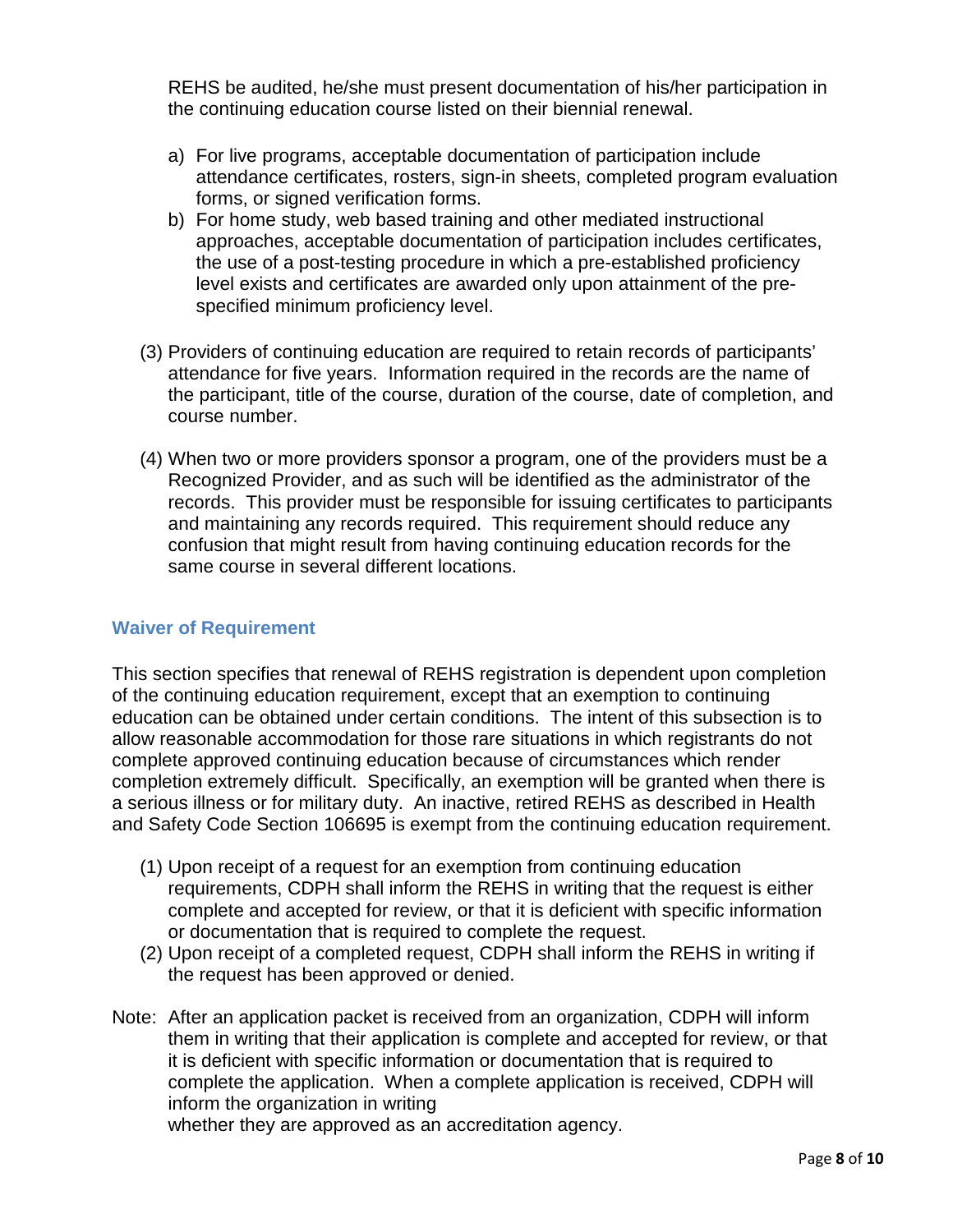### **Complaints**

The California Department of Public Health (CDPH) has an obligation to assure that all Continuing Education Accreditation Agencies for Environmental Health Specialists conduct their affairs with honesty and frankness. Complaints from other organizations, Recognized Providers, Registered Environmental Health Specialists (REHS) or the public against an Accreditation Agency shall be placed in writing in detail by the complainant and submitted to CDPH. The complaint shall be submitted to CDPH for response. Requests for confidentiality shall be respected to the extent any such information is not necessary for the resolution of the complaint.

The Environmental Health Specialist Registration Program at CDPH shall, based upon the complaint, the response, and information from such further investigation deemed necessary, promptly determine the facts surrounding the issue, determine the validity of the complaint, and resolve the issue. The timeframe for resolution is generally within six months.

The procedure shall provide for treatment of complaints in a timely manner that is fair and equitable to all parties. The complainant shall be advised of the decision or action as soon as possible. When CDPH has evidence that any Accreditation Agency is acting in an unethical manner or is deliberately misrepresenting itself to Recognized Providers, REHSs or the public, it will investigate the matter and provide the Accreditation Agency an opportunity to respond to the allegations. If, on the basis of such investigation, after notice to the Accreditation Agency and opportunity for the Accreditation Agency response, CDPH finds an Accreditation Agency has engaged in unethical conduct or that its integrity has been seriously undermined, CDPH will either:

- a) Request that the Accreditation Agency show cause, within a state time period, why adverse action should not be taken, or
- b) In extreme cases, immediately discontinue its relationship with the Accreditation Agency by denying or withdrawing accreditation status.

A complaint against an Accreditation Agency for Environmental Health Specialists must be related to the policies and procedures of continuing education for environmental health specialists and must be submitted in writing to CDPH, Environmental Health Specialist (EHS) Registration Program. When a complaint is received, it will be submitted to the Accreditation Agency affected for response. If, thereafter, based upon the complaint and the response, the EHS Registration Program determines that a complaint is not related to the standards or policies, the complainant is so advised in writing with a copy to the Accreditation Agency, and the matter is treated as resolved.

Anonymous complaints pertaining to accreditation matters are retained and, depending on circumstances, may or may not be forwarded to the Accreditation Agency involved, depending somewhat on the severity of the complaint. This decision is made by the EHS Registration Program. Where a complainant has threatened or filed legal action against an Accreditation Agency, CDPH will hold complaints in abeyance pending resolution of the legal issues and the complainant will be so advised.